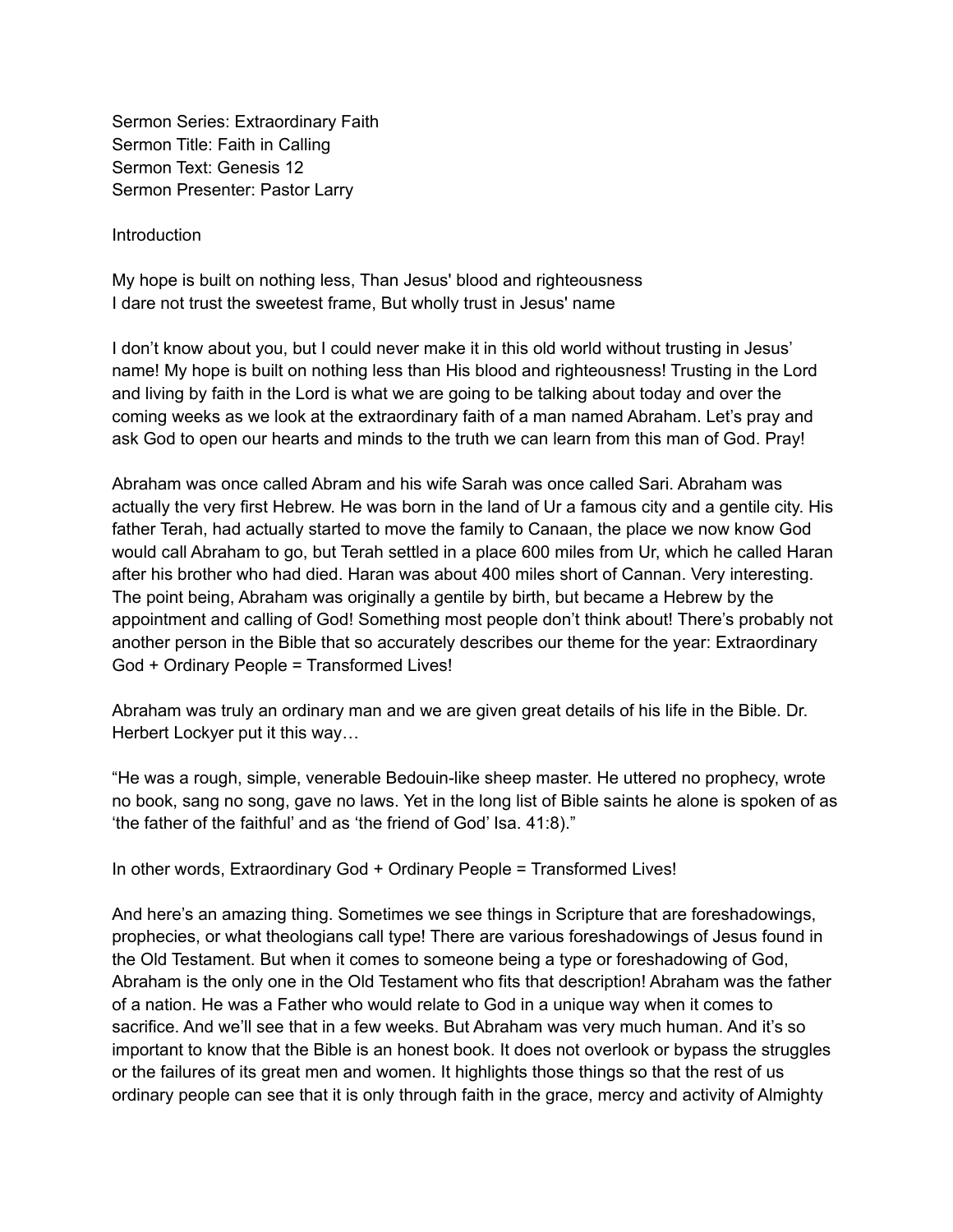God in our lives that we can be overcomers and find the purpose and meaning in life God has for us. I love the way Harrington Lees puts it in a book titled "The Joy of Bible Study…"

"…the lives of men and women who speak to us from the pages of Scripture may be a veritable gold-mine of experience to us if we can remember the fact that they lived similar lives and triumphed–by faith, as the writer to the Hebrews reminds us…"

Hebrews 11:1 Now faith is confidence in what we hope for and assurance about what we do not see.

Hebrews 11:2 This is what the ancients were commended for

Ordinary people with extraordinary faith in an extraordinary God! Oh and to be sure, their faith was tested and sometimes wavered, and was even weak at times. However, they held tenaciously onto their faith even when they came to the end of their lives and had not yet seen the fulfillment of everything God had promised them. They knew He would be faithful because He had been faithful in their lives!

Hebrews 11:13 All these people were still living by faith when they died. They did not receive the things promised; they only saw them and welcomed them from a distance, admitting that they were foreigners and strangers on earth.

Hebrews 11:14 People who say such things show that they are looking for a country of their own.

Hebrews 11:15 If they had been thinking of the country they had left, they would have had opportunity to return.

Hebrews 11:16 Instead, they were longing for a better country—a heavenly one. Therefore God is not ashamed to be called their God, for he has prepared a city for them.

Now, let's look at our man of the hour Abram, later named Abraham. Abraham was around 75 years of age when God spoke to him and asked him to take a big step of faith. Listen as Abraham's retirement plans are about to get radically changed by God and he must decide if he will have faith in God's calling. Two major things we will look at this morning. The Call of God and the Response of Abraham. Our text is Genesis 12.

# **The Call of God**

Genesis 12:1 The LORD had said to Abram, "Go from your country, your people and your father's household to the land I will show you.

Genesis 12:2 "I will make you into a great nation, and I will bless you; I will make your name great, and you will be a blessing.

Genesis 12:3 I will bless those who bless you, and whoever curses you I will curse; and all peoples on earth will be blessed through you."

There are three major things to understand about The Call: God's Initiative, God's Instructions, and God's Intentions.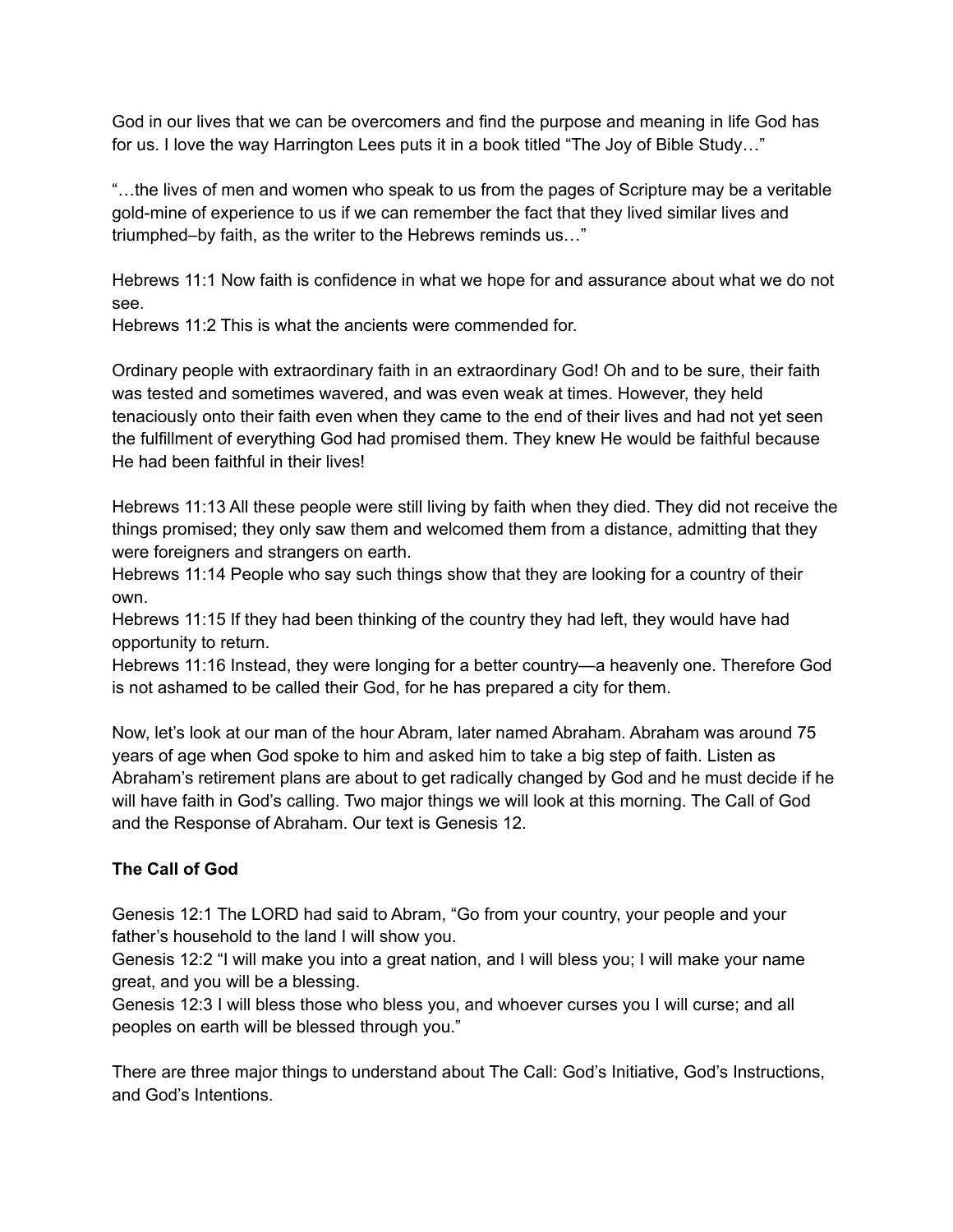#### *God's Initiative*

Genesis 12:1 The LORD had said to Abram…

God speaks to Abram! God took the first step as He takes the initiative in all human relationships. We're going to talk about God's call to Abraham, but first I want to give you some very important background to the truth of God's initiative. The story of Abraham is not the first time God had taken the initiative in reaching out to humankind. And it's important to note this: when someone begins searching for God you can be sure that it is in response to a move of God in their heart and life! The Psalmist said this…

Psalm 53:2 God looks down from heaven on all mankind to see if there are any who understand, any who seek God.

Psalm 53:3 Everyone has turned away, all have become corrupt; there is no one who does good, not even one.

But here's the good news! God is looking down from heaven and seeking us! He is reaching down to us! He takes the initiative to establish a relationship with us. We see this in His fellowship with Adam and Eve in the garden. He made them in His image and then came to fellowship with them daily. Heartbreak came to God when Adam and Eve decided to no longer trust Him and rebelled by eating the forbidden fruit.

Genesis 3:8 Then the man and his wife heard the sound of the LORD God as he was walking in the garden in the cool of the day, and they hid from the LORD God among the trees of the garden.

Genesis 3:9 But the LORD God called to the man, "Where are you?"

Genesis 3:10 He answered, "I heard you in the garden, and I was afraid because I was naked; so I hid."

That was such a sad time for God! He had taken the initiative to establish a relationship with Adam and Eve, but they made other choices. Humanity's bad choices didn't stop with Adam and Eve. In Noah's time…

Gen 6:5 The LORD saw how great man's wickedness on the earth had become, and that every inclination of the thoughts of his heart was only evil all the time.

Gen 6:6 The LORD was grieved that he had made man on the earth, and his heart was filled with pain.

Things had gotten so bad with humanity that God was in pain! Yes, God understands pain and suffering more than we could ever know. Some people think because God is perfect and sovereign that He knows nothing of pain, but only love, peace and happiness! God is love but it is that very love which causes Him to know the depths of pain, the depths of suffering, the likes of which we could never fully understand! Parents sometimes have a glimpse of the pain love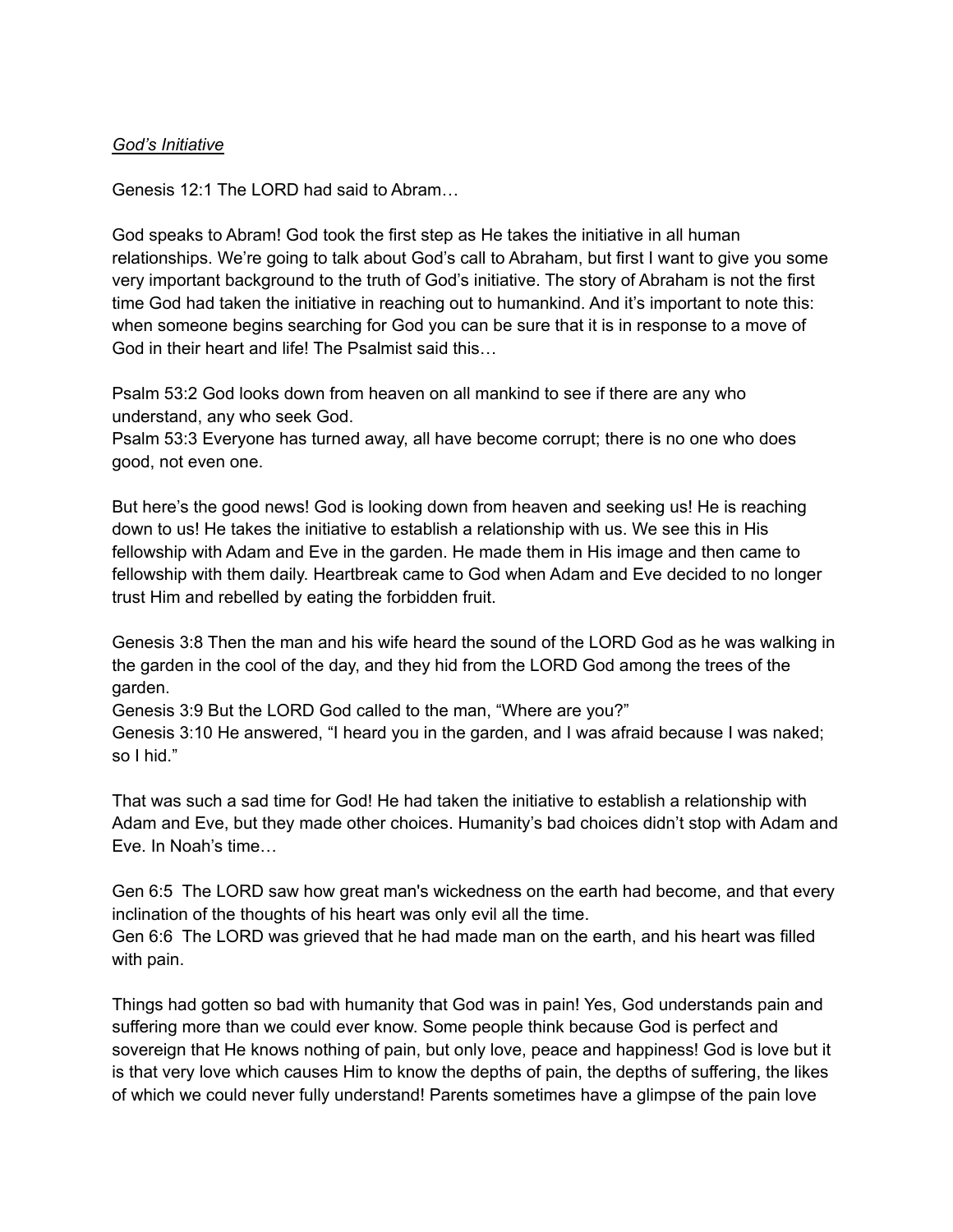can cause! God as Creator, was the Father of humanity and His heart was filled with pain at the horrible sin, injustice, and abuse that was happening amongst His children! People were involved in unspeakable wickedness and some were even sacrificing their children to pagan gods in horrible rituals. I don't fully understand or have all the answers to all the hard questions surrounding the judgment of the flood, but I can say this: I believe God gave the people chance after chance to turn from their wickedness and as for as the innocent children, when they drew their last breath on this earth God gave them their first breath of eternal life in heaven where they would never face those terrible abuses again! Had God not stepped in, this pattern and cycle would have continued unabated, and God had to act. Again, I don't have all the answers, but under the Old Covenant there was the law and there was judgment, however, God had a New Covenant plan that included a powerful solution for breaking patterns and cycles of sinfulness and it was the cross! If you've struggled with patterns and cycles of sin that maybe were handed down to you, Jesus really is your answer. When I want to understand and know the heart of God I look to the Cross where God took on unfathomable pain and showed us His ultimate love for humanity by taking the punishment we deserved. A Japanese theologian wrote these words back in 1958...

"The gospel, that is, the pain of God, infinitely transcends the pain of the world, but why has it come into existence? What is the object of God's pain? It was born to save the pains of the world and to make the pains of the world its purpose."

In other words, God wants to take our pain, our sadness, our troubles, and our brokenness. He wants to carry our burdens. Not because He enjoys pain, but because it hurts Him more to see us hurting! Folks, this is the reason for God's plan of redemption! So we see in Genesis this: rather than give up on His plans for humanity, God once again went to His contingency plan, the plan He had if we rebelled. We must remember, there was no flaw in God's plan. He knew exactly what He was doing when His great love allowed the variable of humankind's free will to be part of His plan as He created us in His image! He is, after all, Sovereign, and it was His choice to give us choice! We chose poorly, and it caused God great pain, but God didn't give up on humanity as He protected Noah and His family in the Ark and rebuilt the human race through them. Listen…

Gen 6:9 This is the account of Noah. Noah was a righteous man, blameless among the people of his time, and he walked with God.

As a result God says to Noah...

Gen 6:18 But I will establish my covenant with you, and you will enter the ark--you and your sons and your wife and your sons' wives with you.

He also made a promise to Noah, to never again flood the whole earth, and gave the rainbow as a sign of His promise! However, it wasn't long before people fell right back into a sinful, rebellious, and very prideful lifestyle! They no longer loved God in worship or gave God glory but pursued their own evil imaginations. We see that in the Tower of Babel story in Genesis 11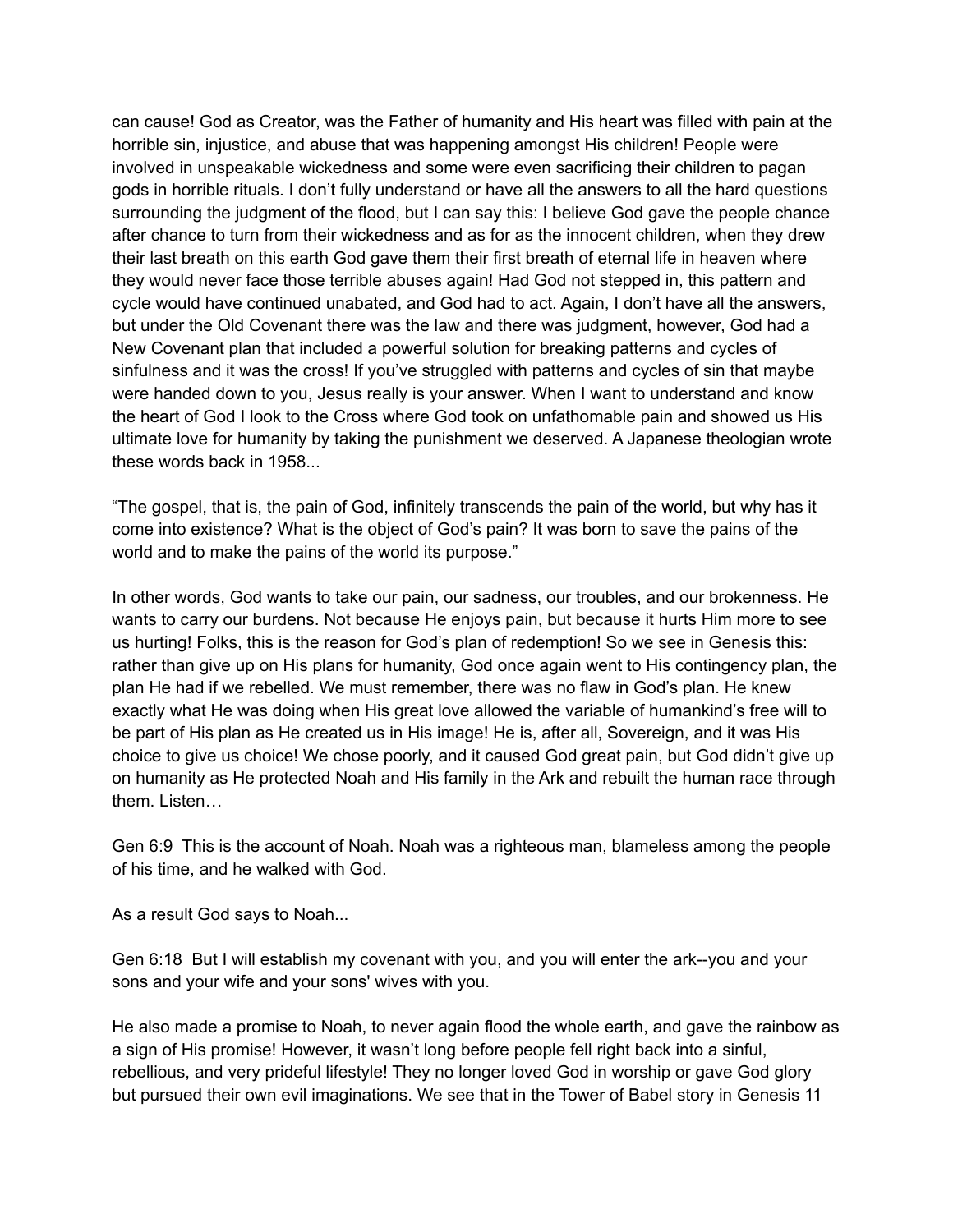right before our text for today. However, God continues to implement His covenant plan after He disperses the people. His love and His pain were working together to make a way for the redemption of humankind! We are going to see this in a powerful way as He continues implementing His plan of salvation through Abraham. He takes the initiative and speaks to Abraham! Remember, there was no written Scripture at this time. The law had yet to be given through Moses. But God takes the first step and is about to give Abraham some instructions and directions for his life.

Now what does all of this have to do with me? Good question! The very fact that you are listening to this message, here at church or online, this can only mean God has taken the initiative to have a personal relationship with you! Here's a question for you…how closely are you listening? Do you want to know God's will and direction for your life? Are you ready for what God wants to speak to your heart? Let's look at what happens next as God speaks to Abraham…

### *God's Instructions*

Genesis 12:1 The LORD had said to Abram, "Go from your country, your people and your father's household to the land I will show you.

God tells Abraham to go, but didn't tell him where he was going! However, he did tell him what he was to leave behind: His country, his people, and his father's household! In essence he was to leave his land, his kins people, and his inheritance! That was asking a lot! The calling of God can be difficult, but there are reasons God asks us to leave certain things behind. Sometimes it's because of the influence those things have on us! Sometimes it's the dependence we have on those things rather than God! And sometimes it's the distraction those things can be to us.

Abraham was born into a pagan family. We see this in Joshua 24:2…

Joshua 24:2 Joshua said to all the people, "This is what the LORD, the God of Israel, says: 'Long ago your ancestors, including Terah the father of Abraham and Nahor, lived beyond the Euphrates River and worshiped other gods.

The people of Ur worshiped the moon as a god named Nanna. So God was calling Abraham away from that influence. This is why it is significant when Abraham would later say this to the king of Sodom…

Genesis 14:22 … "With raised hand I have sworn an oath to the LORD, God Most High, Creator of heaven and earth…

Abraham was called by God to turn away from the false, pagan gods he had been raised to worship. When Abraham said he had sworn an oath to the LORD, God Most High, Creator of heaven and earth, the heaven he would have been referencing was everything in the night sky, the heavens, the stars and the planets, including the moon. And here's something huge to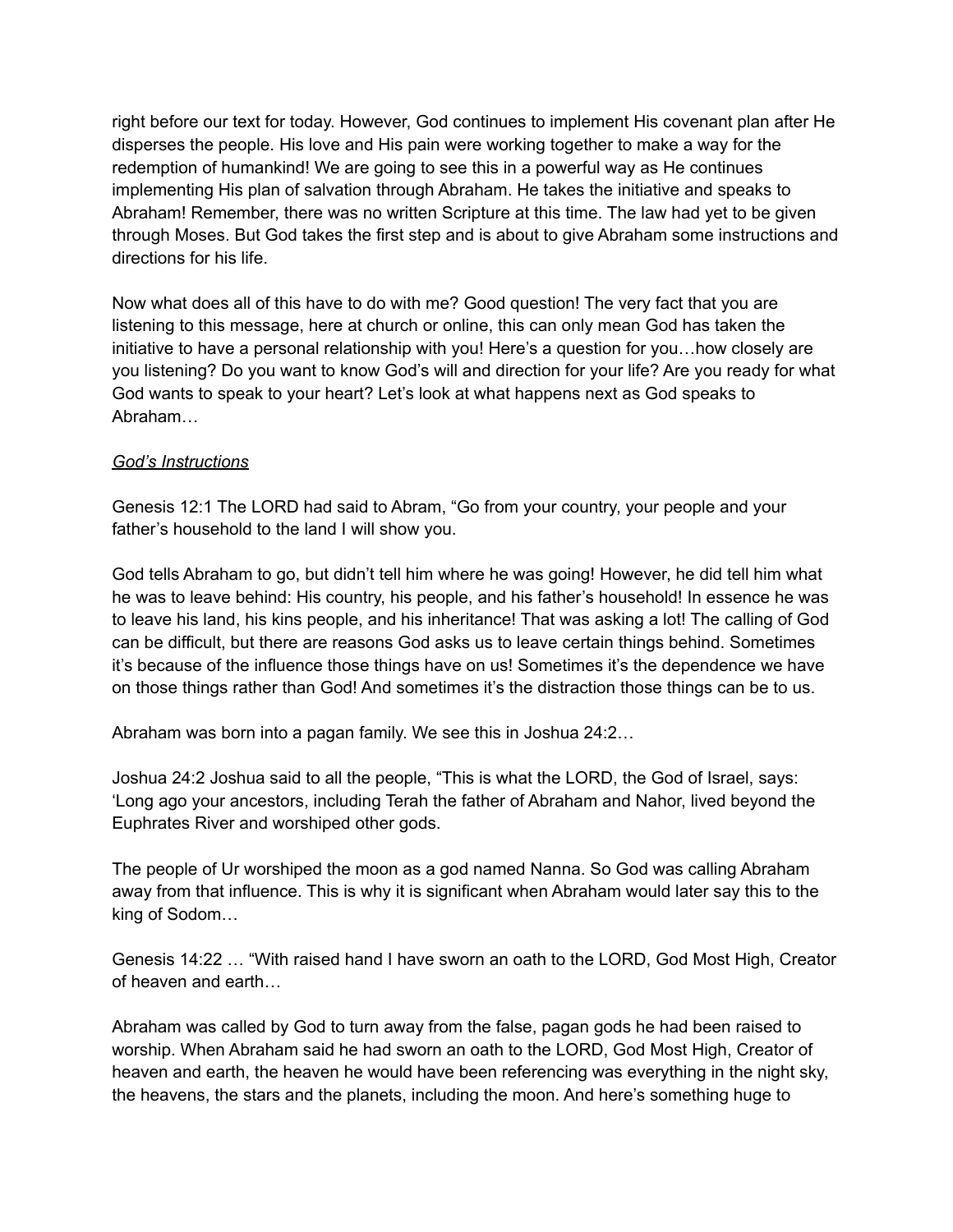understand: since his family worshiped a false god, the moon, there was no personal interaction with their god. There was no living God in their religion, and no Holy Spirit to speak to their hearts. However, we see The True and Living God take the initiative by speaking to Abraham and revealing to him the truth. This interaction with the Extraordinary, Almighty, and Personal God had such a powerful impact on Abraham that it transformed his life!

What is God calling you to leave behind as you follow Him? Have there been idols or false gods in your life, things that are not really gods, but you've treated them as if they were and given your allegiance to them? I know when I decided to follow Jesus there were things in my life that were like idols and I needed a change in culture! I was not in a good place as far as the friends I was allowing to influence me. I knew God wanted me to still care about those friends and to pray for them and to be a good example to them, but I also knew I couldn't continue to be involved in the same things they were involved in and be a good influence. I knew a part of my being able to make a difference in their lives was by no longer participating in the same bad behaviors. I was called to leave that culture and begin a new life! I've had people from my high school, years later, tell me they were thankful for the witness my change of life was to them. That's not a brag on me, that's a brag on how our extraordinary God can take an ordinary and sinful person like me, and transform their life and showcase to the world His awesome power!

But God also calls us to leave certain things behind because of our dependence on those things rather than on God! Abraham was to leave his land and his kin, and his father's house. He was being asked to leave behind his inheritance. Abraham was going to have to learn to depend on God's provision, His presence, His power, and His protection. We are sometimes hesitant because we have become dependent and distracted by the things we are presently holding on to as our security. It's what we know and are comfortable with. God was asking so much from Abraham, and sometimes from us, but we must learn to trust…

#### *God's Intentions*

Genesis 12:2 "I will make you into a great nation, and I will bless you; I will make your name great, and you will be a blessing.

Genesis 12:3 I will bless those who bless you, and whoever curses you I will curse; and all peoples on earth will be blessed through you."

God's intentions are seen in His very personal promises to Abraham. Notice, seven times God uses the word you and your! When God calls you it's personal and His call will be personally tailored to you! And when God calls you away from something He's calling you to something else and God's something else is always better than the something you had before! God was calling Abraham to be the father of a nation! He would be the Father of the family line through which the Messiah, the Savior of the world would come! Abraham would have no reason to even think of that because he was 75 years old and his wife Sarah was around 66 years old when God issued the call for them to move and they had no children. So Abraham couldn't even comprehend that part of God's promise. It didn't make any sense to him at the time and Abraham would be 100 and Sarah 90 or 91 when their son Issac was born.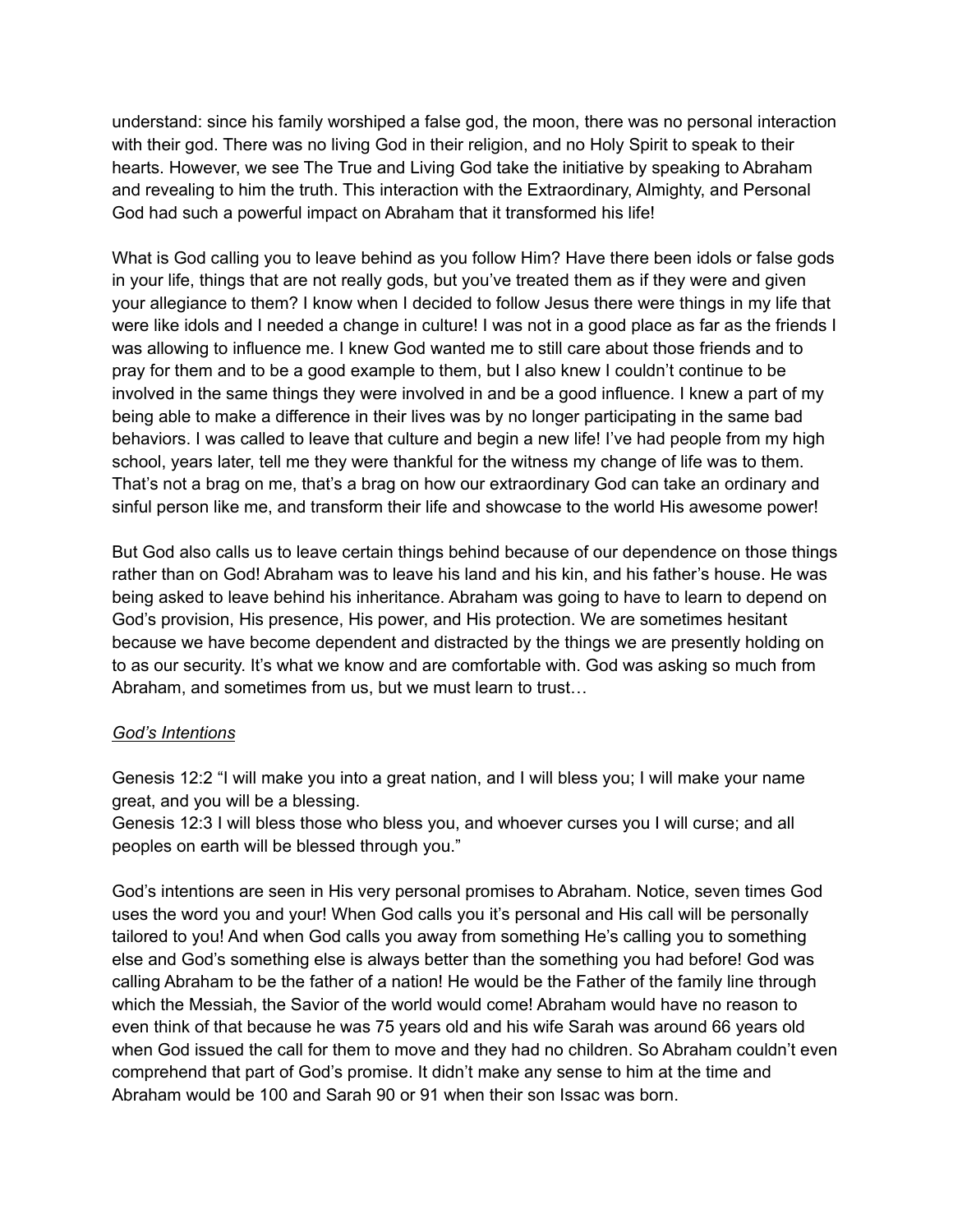God may not be calling you to leave your country, or even your town, but He may be calling you to get involved in some type of ministry to others. It could be as simple as volunteering to help in some ministry, which could be a big step for you, I understand that. It could be a career change or a job change. It could be a lifestyle change and walking away from things you know are not good or healthy or Godly. But never forget when God calls you from something He calls you to something and His something is always better than your something! And you have no idea! I love what Paul says in 1 Corinthians…

1 Corinthians 2:9 However, as it is written: "What no eye has seen, what no ear has heard, and what no human mind has conceived"— the things God has prepared for those who love him—

He is evidently loosely quoting a verse from Isaiah…

Isaiah 64:4 Since ancient times no one has heard, no ear has perceived, no eye has seen any God besides you, who acts on behalf of those who wait for him.

We know the True and Living God has good intentions and plans for those who are willing to love Him, and wait for Him. But, as I've said so many times, God will not force His will or His ways on anyone! We can choose to reject or accept His offer and all that goes along with His offer. And what does go along with His offer? I don't know what that includes for you, but for Abraham God said…

Genesis 12:2 "I will make you into a great nation, and I will bless you; I will make your name great, and you will be a blessing.

God was going to not only use him to father a nation, but God was going to bless Abraham and protect him from those who would seek to do him harm, and God was going to bless others through Abraham. In other words, Abraham was going to be a channel, a vessel, an instrument of God's blessing to others. This is actually referring to the fact that God's redemptive plan for the world would come through Abraham's family line. Jesus the Messiah would come from this line! What would Abraham's response be? We're about to find out, but I want you to ponder this question as well…What will be your response to God's call on your life? Okay, as you're thinking about that, let's look at Abraham's response…

## **The Response**

Genesis 12:4 So Abram went, as the LORD had told him; and Lot went with him. Abram was seventy-five years old when he set out from Harran.

Genesis 12:5 He took his wife Sarai, his nephew Lot, all the possessions they had accumulated and the people they had acquired in Harran, and they set out for the land of Canaan, and they arrived there.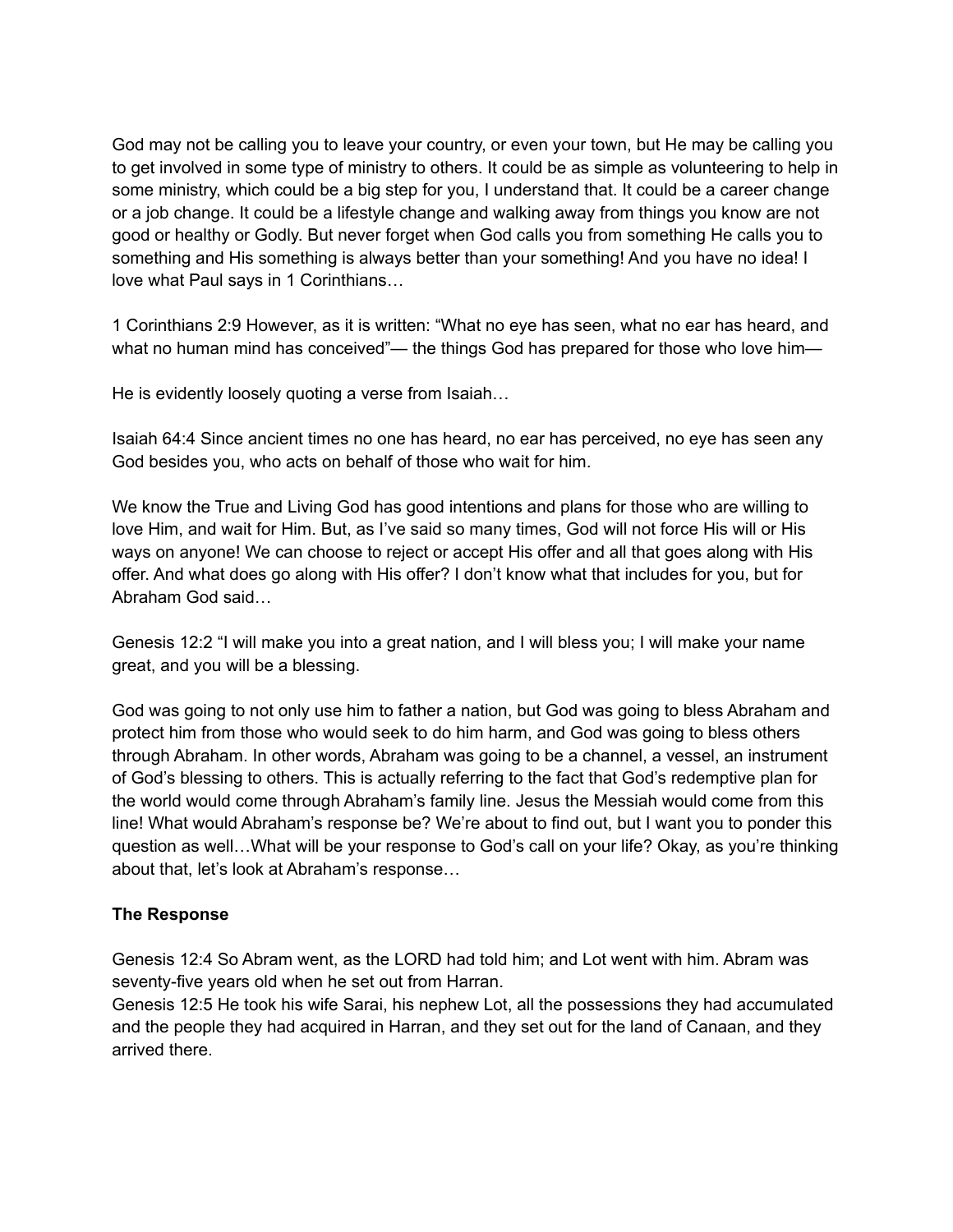This is such a powerful testimony from an Old Testament Character! Abraham had a trust in the promises of God, and also seemed to understand something of the plan of God. The writer of Hebrews indicates that Abraham was looking forward to the ultimate fulfillment of God's covenant in the Messiah and in the Kingdom of God, rather than just what God was going to do in his earthly life! In other words, Abraham had an eternal, Godly, perspective. However, as we'll see, this didn't mean Abraham's faith was always flawless, but I think we would all agree Abraham's faith was pretty strong. There are three major things to understand about Abraham's response: His Attention, His Action, His Addition

*Abraham's Attention* - When God spoke, Abraham was listening even though there was not yet written Scripture as we have today, and probably just oral tradition concerning God's Activity with humankind. And even though he had been brought up in a pagan religion, when God spoke to him he heard! As we've already seen, God takes the initiative, but we need to be open to hear! We need to be listening and willing to learn. We need to be teachable. Are you teachable? Are you listening? Are you spiritually aware of God's work in your life? Evidently Abraham was and as a result he heard God speak to him. Many years later, the nation Abraham would father, stopped listening to God and they were exiled and taken into captivity by the Babylonians. While there, they were granted the freedom to buy, sell and own property. When Babylon was defeated by Cyrus, Abraham's descendants had a chance to return to their homeland. But many had become comfortable in their captivity and with the pagan practices of that culture and decided to stay. I'm afraid we may have a similar situation in our nation today. Many have become comfortable with the wickedness of our culture and have embraced it. We are not paying attention or listening when God speaks. What God said to Abraham's descendants in Babylon is what I believe He is saying to us today…

Isaiah 55:1 "Come, all you who are thirsty, come to the waters; and you who have no money, come, buy and eat! Come, buy wine and milk without money and without cost. Isaiah 55:2 Why spend money on what is not bread, and your labor on what does not satisfy? Listen, listen to me, and eat what is good, and you will delight in the richest of fare. Isaiah 55:3 Give ear and come to me; listen, that you may live. I will make an everlasting covenant with you, my faithful love promised to David.

So we need to ask ourselves whether or not we are listening for and to the voice of God? And we need to ask ourselves what our response would be if we did hear God speaking to our hearts. Abraham was attentive, heard God speak to his heart and he took action. What was…

#### *Abraham's Action*

Genesis 12:4 So Abram went, as the LORD had told him; and Lot went with him. Abram was seventy-five years old when he set out from Harran.

Abraham obeys! Most of us would not think about starting all over again and beginning a brand new career at 75! But Abraham is told to leave his family, and his homeland to go somewhere brand new to him and he doesn't even know yet where that will be. And you've got to remember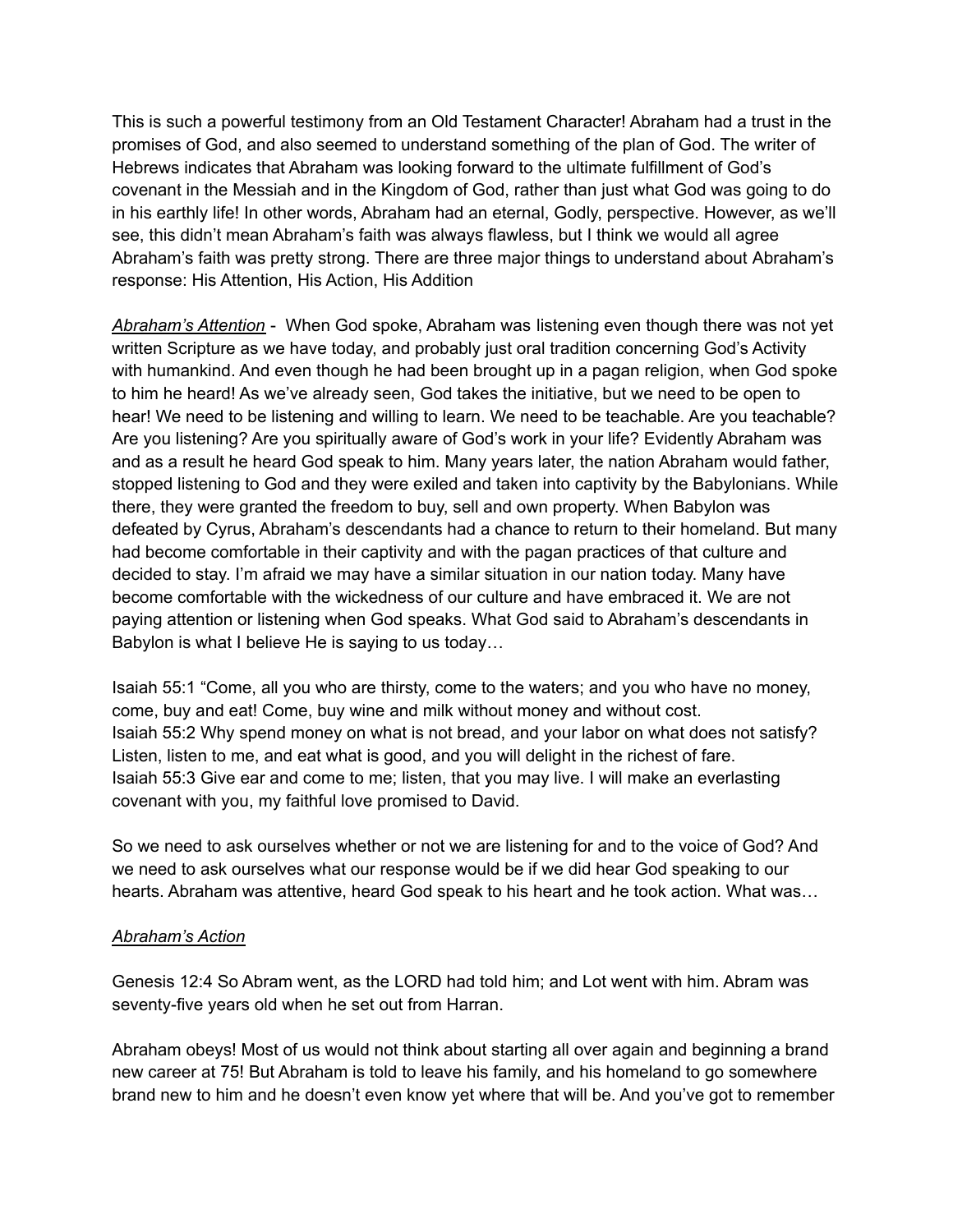back in the Old Testament days, this was not the same as moving from one state to another like people do here in the U.S. To leave one's homeland back in Abraham's day would put someone at great risk in every way, financially, security, and safety wise. Not to mention, there were no planes, trains, or automobiles, so this could mean they would never see their family again.

But instead of winding down, God is about to kick start things for Abraham in a big way! And talk about trusting God! "Go to the land I will show you!" Pack up your household and go where I tell you. I would be inclined to say, "Tell me where I'm going first, please." I don't know about you, but sometimes I have trouble just trusting that God is going to work out little things in my life. I have a tendency to worry about every little thing! Abraham had some of these issues also, but, as we will see, he obeyed. In fact the writer of Hebrews mentions Abraham by name and says…

Hebrews 11:8 By faith Abraham, when called to go to a place he would later receive as his inheritance, obeyed and went, even though he did not know where he was going. Hebrews 11:9 By faith he made his home in the promised land like a stranger in a foreign country; he lived in tents, as did Isaac and Jacob, who were heirs with him of the same promise. Hebrews 11:10 For he was looking forward to the city with foundations, whose architect and builder is God.

The question for us today, just like it was for Abraham back in the book of Genesis, is this: Will we trust the plan and promise of God? Abraham obeyed and took a huge step of faith. The writer of Hebrews says something very important about faith…

Hebrews 11:6 And without faith it is impossible to please God, because anyone who comes to him must believe that he exists and that he rewards those who earnestly seek him.

Abraham had come to believe in the One True, Almighty, Creator God of heaven and earth! You've heard me say this before, "who you put your faith in is more important than how gargantuan your faith is!" A mustard seed can move a mountain, but if you have no faith it becomes impossible to have a personal relationship with God and what would please God more than for you to have a personal relationship with Him? Nothing!!!

Here are some words of wisdom from a Baptist Evangelist, Manley Beasley, who I had the privilege of hearing teach on the topic of faith from a book he had written on faith when I was a teenager. It was called the Faith Workbook. It has been republished as Adventures in Faith. And I quote:

Faith is a reason at rest with God.

Faith grows exceedingly fast not by a glimpse, not by a look, but by a gaze upon Him. Faith is dependency upon God, and this God-dependency begins only when self dependency ends.

Faith does not always take you out of the storm; faith calms you in the storm. Faith bids eternal truth to become present fact.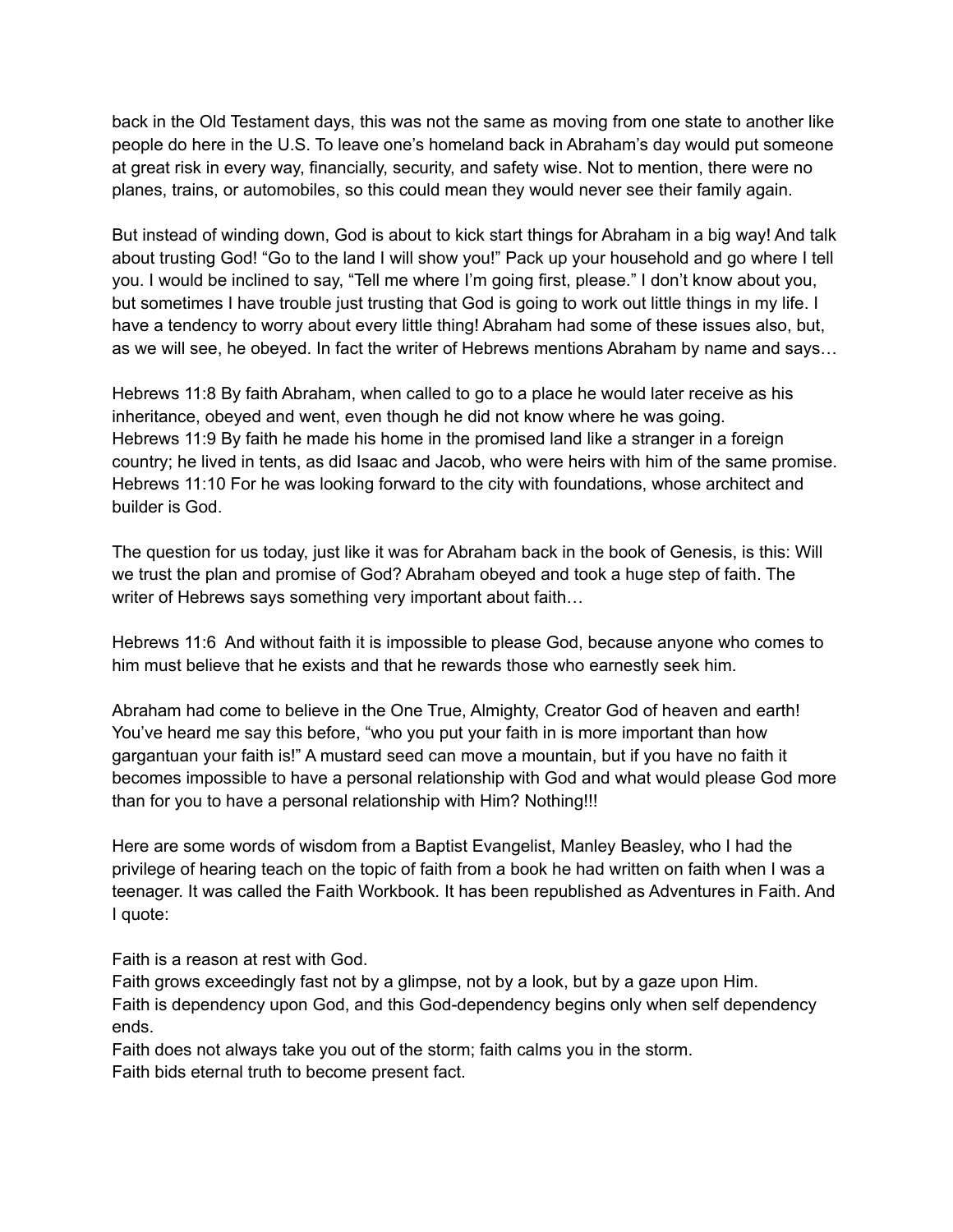Continually revise your relationship to God until the only certainty you have is the certainty that God is faithful; not you.

Beasley, Manley. ADVENTURES IN FAITH (Kindle Locations 56-99). Unknown. Kindle Edition.

Without faith we will never be obedient to the voice or will of God. Abraham had faith, was attentive to God's voice and his actions pointed to this faith. Paul put it this way in Galatians…

Galatians 3:6 So also Abraham "believed God, and it was credited to him as righteousness." Galatians 3:7 Understand, then, that those who have faith are children of Abraham. Galatians 3:8 Scripture foresaw that God would justify the Gentiles by faith, and announced the gospel in advance to Abraham: "All nations will be blessed through you." Galatians 3:9 So those who rely on faith are blessed along with Abraham, the man of faith.

Now some of you are thinking, yeah, but I'm not perfect like Abraham and I don't have nearly as big a faith like Abraham! Abraham was far from perfect and his faith was not perfect. Again, the Bible is very honest about its greatest leaders! Abraham was an ordinary guy like you and me and guess what he does? He decides to adjust God's instructions, you know, just tweak them a little bit. Maybe bend God's plans to suit his own. Let me show you what I mean as we look at this last thing about Abraham's response…

## *Abraham's Addition*

Genesis 12:5 He took his wife Sarai, his nephew Lot, all the possessions they had accumulated and the people they had acquired in Harran, and they set out for the land of Canaan, and they arrived there.

Abraham obviously trusted God because he obeyed! But Abraham's obedience was not 100%! He had only partially fulfilled the instructions because he makes an addition to God's instructions! We are not being completely obedient if we leave out some of the details or if we add some details to the original instructions! God had told Abraham: go from your country, your people and your father's household, but Abraham takes some of his father's family with him. The fact that he took his nephew Lot seems like a minor detail, but it was not. It may seem like a nice gesture for him to take his nephew Lot and his family, but that was not in the instructions. Lot had his own family, flocks, herds and tents, and things got complicated! It was decided they would have to split up. Lot chose the best land towards the east so Abraham went west. Long story short, Lot would later get caught up in a regional conflict between nine kingdoms. Five kings against four other kings. The four kings won and when they were taking captives and the spoils of war, Lot and his things were taken as well. Abraham jumps into action and takes 318 of his men and goes to war because of Lot. He defeats the four kings and rescues Lot and his things, but wow, what a distraction for Abraham. When it comes to following God's will for our lives, we need to pay attention to the details and trust God's plan. If we're not careful we can complicate things for ourselves. Are you paying attention to God's voice, are you willing to act on His call, and are you willing to trust His plans alone without adding your own tweaks? It's a